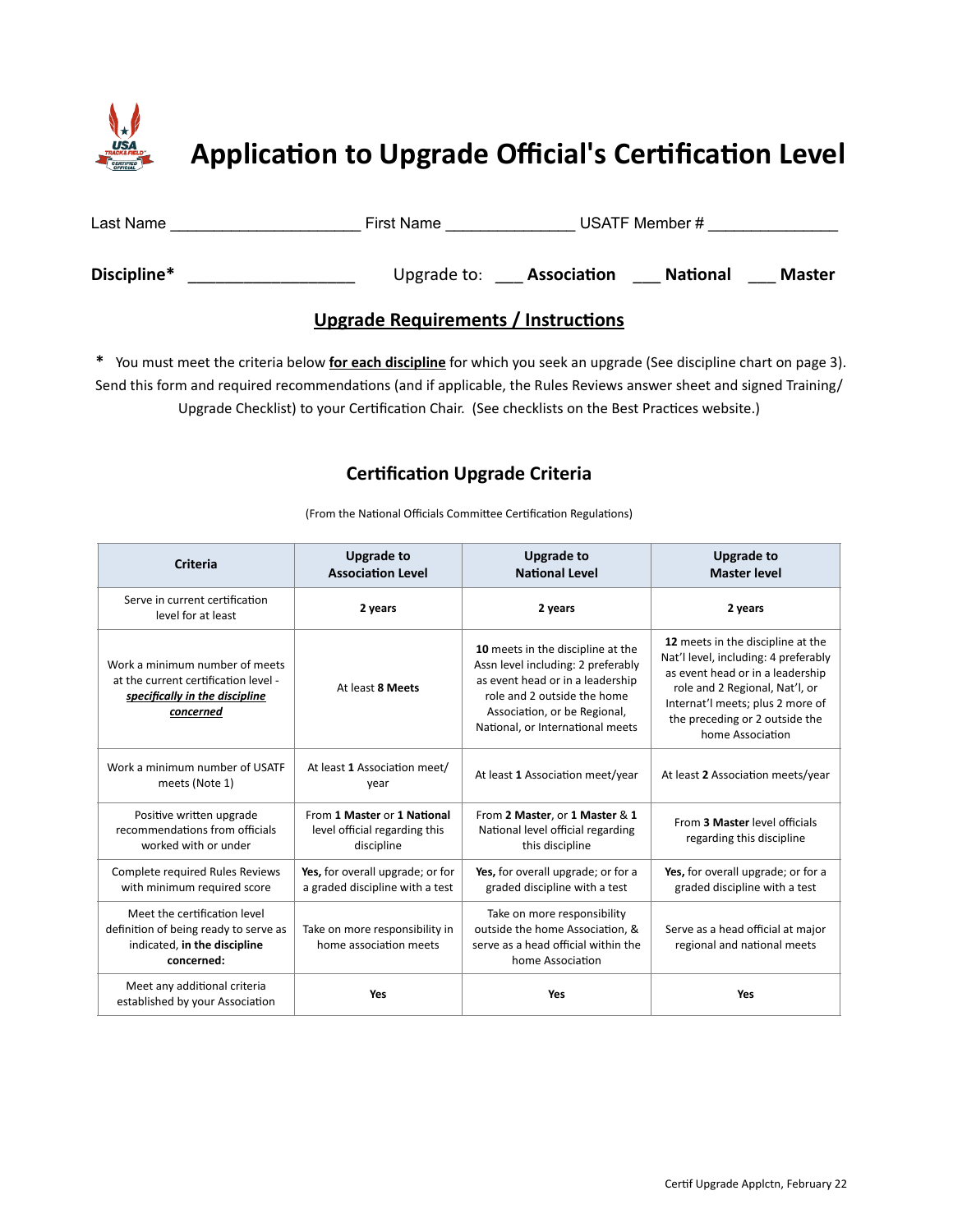## **Resume of Meets Worked to Support Upgrade**

| <b>Meet Name</b>                                                                                                                                                                                                           | City & State | Month & Year | Event/Posn (& specify Head or Crew) |  |  |
|----------------------------------------------------------------------------------------------------------------------------------------------------------------------------------------------------------------------------|--------------|--------------|-------------------------------------|--|--|
| Upgrade to Association Level - List 8 meets worked at your current certification level<br>in the discipline in which upgrade is sought.                                                                                    |              |              |                                     |  |  |
|                                                                                                                                                                                                                            |              |              |                                     |  |  |
|                                                                                                                                                                                                                            |              |              |                                     |  |  |
|                                                                                                                                                                                                                            |              |              |                                     |  |  |
|                                                                                                                                                                                                                            |              |              |                                     |  |  |
|                                                                                                                                                                                                                            |              |              |                                     |  |  |
|                                                                                                                                                                                                                            |              |              |                                     |  |  |
|                                                                                                                                                                                                                            |              |              |                                     |  |  |
|                                                                                                                                                                                                                            |              |              |                                     |  |  |
| Upgrade to NATIONAL Level - List the 8 meets above plus 2 additional meets outside your home<br>association; OR 2 additional regional, national or international meets worked in the discipline in which upgrade is sought |              |              |                                     |  |  |
|                                                                                                                                                                                                                            |              |              |                                     |  |  |
|                                                                                                                                                                                                                            |              |              |                                     |  |  |
| Upgrade to MASTER Level - List the 10 meets above plus 2 additional<br>regional, national or international meets worked in the discipline in which upgrade is sought                                                       |              |              |                                     |  |  |
|                                                                                                                                                                                                                            |              |              |                                     |  |  |
|                                                                                                                                                                                                                            |              |              |                                     |  |  |
|                                                                                                                                                                                                                            |              |              |                                     |  |  |

**Official's Signature \_\_\_\_\_\_\_\_\_\_\_\_\_\_\_\_\_\_\_\_\_\_\_\_\_\_\_\_\_\_\_\_\_\_\_\_\_\_\_ Date \_\_\_\_\_\_\_\_\_\_\_\_\_\_\_\_\_\_\_\_\_\_\_**